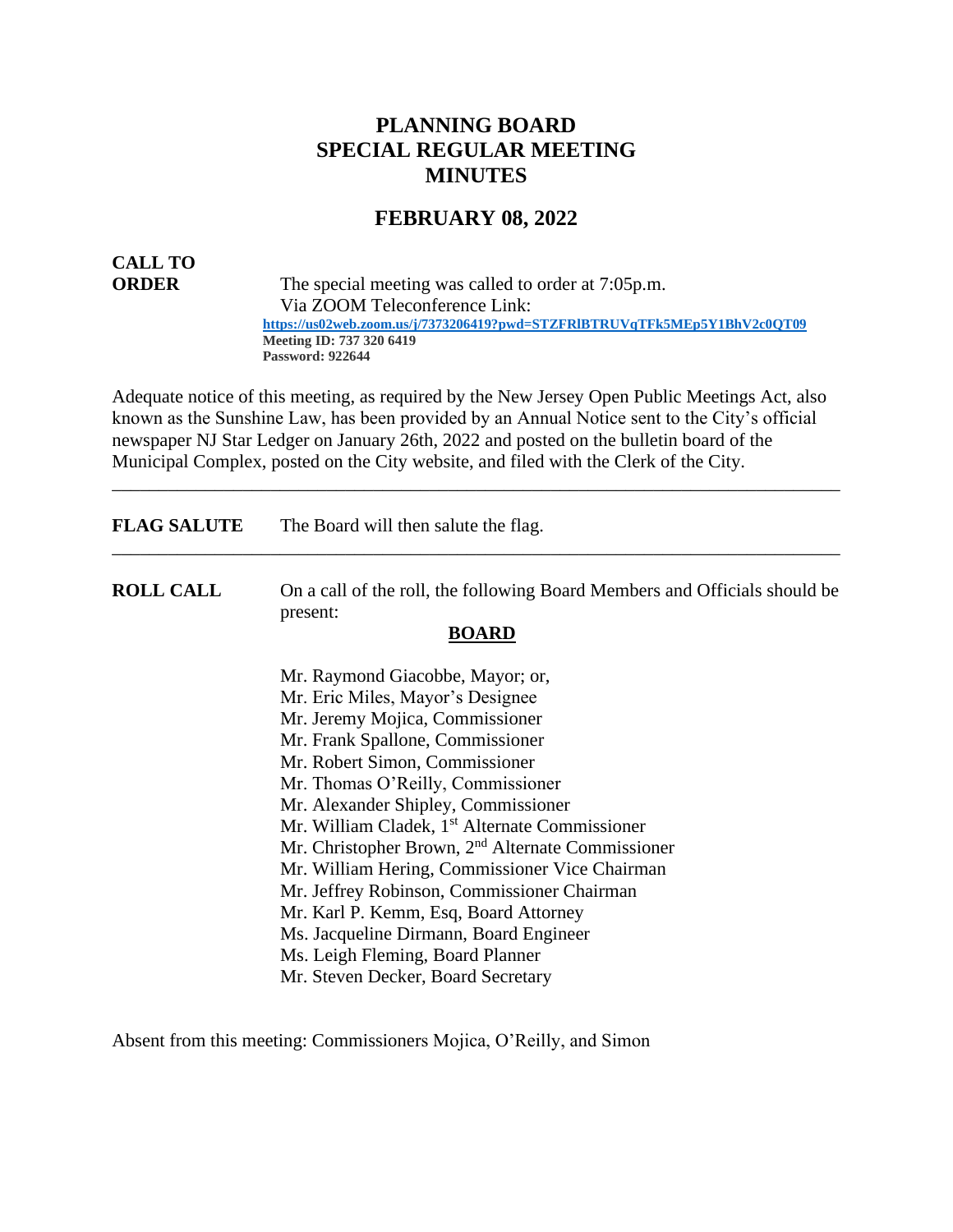#### **PLANNING BOARD SPECIAL REGULAR MEETING** February 8, 2022 **PAGE TWO**

Meeting to Review the Master Plan and Discuss an Amendment Adopting the Rahway Downtown Strategic Plan.

There was a technical difficulty with the internet connection and the zoom recording of this meeting was incomplete.

Chairman Robinson opened the meeting and explained that this meeting will be conducted to hear about the Rahway Downtown Strategic Plan.

Attorney Karl Kemm explained that the purpose of the meeting is to consider an amendment to the master plan. Every 10 years there is a reexamination of the entire master plan. This is just for an amendment to the master plan. The amendment is a statement of policy and direction. If it is adopted, the mayor and council will review the amendment and can add ordinances to implement the guidance of the master plan.

Board Planner Leigh Fleming presented on the plan to give an overview and explain the plan. The purpose of the document is to take stock of what is downtown today and how to move forward with the downtown area. She first did a review of the existing conditions of the town. She also conducted surveys of residents and interviews of residents and investors in the downtown. A SWOT analysis was done. Ms. Fleming showed an exhibit of the existing zoning and the districts within the downtown. She explained that the river and the flood zone do impact the downtown. Strengths are the walkability of the downtown and Rahway itself, the train station and the historical identity of the downtown. Weaknesses are a lack of greenness, underused properties, and lack of diversity in uses and amenities available. She shared the vision statement of the downtown. To use the arts as a theme to build upon and create a balance of uses and amenities downtown. The uses and physical landscape of the city should be diverse.

Ms. Fleming discussed the goals and objectives of the plan. Land use, urban design, economics, connectivity and transportation, sustainability, and health & equity. The presentation will include the recommended projects and strategies for implementation. One of the current missing uses of the downtown are places for artists. The City would like to build upon the art community. The plan recommends an incubator space for artists. More options for live/work spaces, and the possibility of rent & ownership models for these buildings (i.e.- co-ops, city leases). Another missing use is a place for teens/youth. Board Planner Fleming identified potential sites to use as a youth center for teens to go. It will be important to have access from schools to the youth center and possibly partnering with community groups would be beneficial. There could also be an opportunity to have job fairs to help local businesses and students alike. There is also a need for grocery and food stores downtown. The city should look for urban type markets with a smaller footprint and less parking requirements. Pharmacies are a needed and important amenity for downtown. Residents need accessibility in this area and the ability to walk to a pharmacy. Doctors, dentists, and medical offices is another type of business the city should try to bring downtown. Attracting small to mid-sized businesses and professional offices would benefit the city and help increase the daytime population of the city.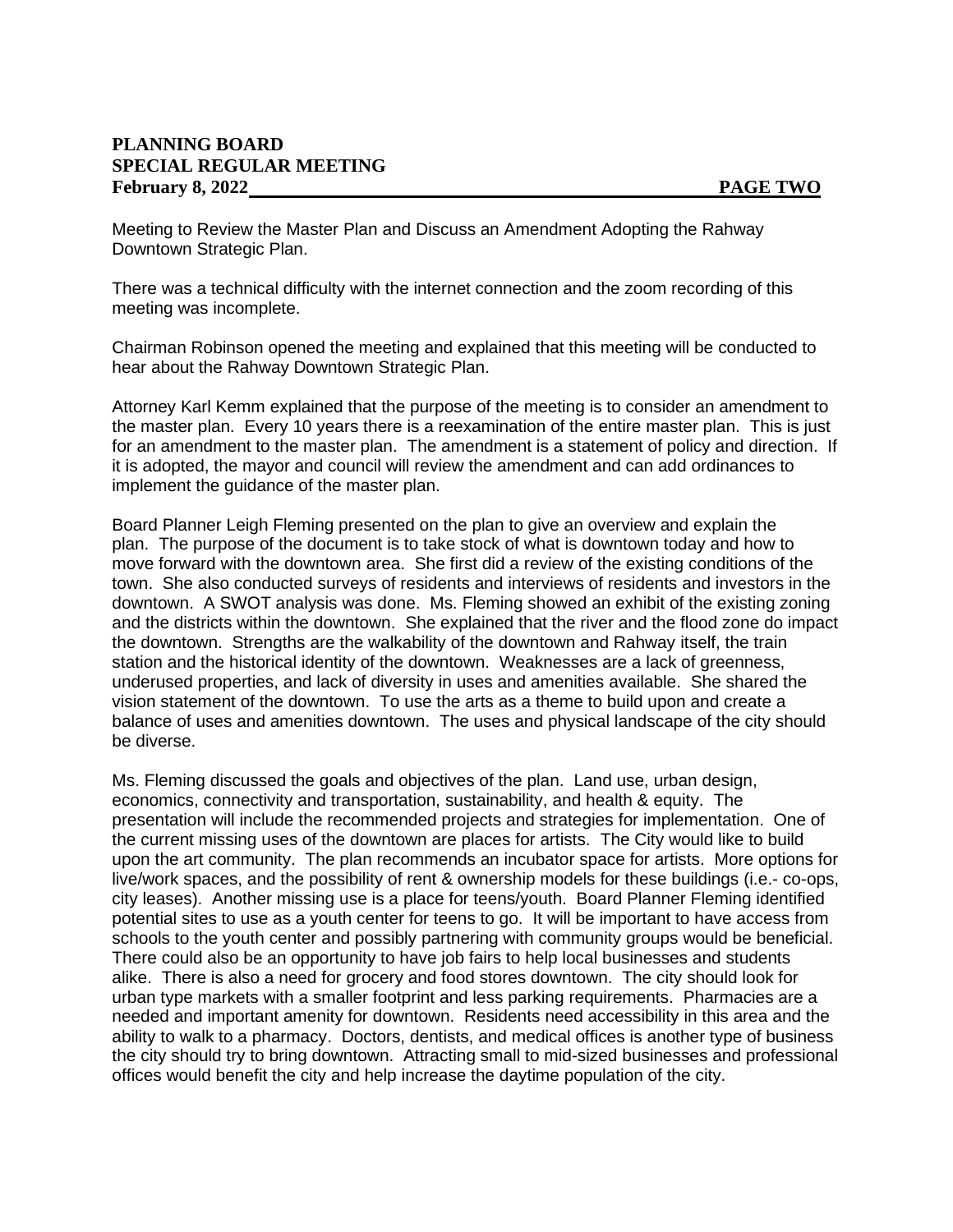#### **PLANNING BOARD SPECIAL REGULAR MEETING** February 8, 2022 **PAGE THREE**

In the survey, shopping was the #1 answer for missing components downtown. With the increase in online shopping the ideal shopping stores would be small boutiques and stores that sell unique items. Popup markets could be an option to help add shopping to the downtown. Also adding more recreation opportunities to the downtown and nightlife in the area is a need. These businesses can be clustered to help keep people within the city. There is a desire for more family friendly opportunities in the area.

Next Board Planner Leigh Fleming talked about possible opportunity sites.

- 1. Block 226 Lot 1. Could be used as a small commercial space.
- 2. The Gallery Space- Public space or art installations to enhance gateway to the city
- 3. St. Marks Church site
- 4. Elizabethtown Gas building- This is a city owned building and is close to both theaters. It could serve as an incubator space or teen center.
- 5. Five-Point intersection- Reconfigure the space to increase safety in the downtown area.
- 6. Block 158 Union County College- Could be a mixed-use space. If zones are changed to be able to increase the height of the building it would allow a lot of options.
- 7. Esterbrook Area- Could be used for residential use, maybe more senior citizen housing. It would fit the area and close access to the senior center.
- 8. East side of West Main between the railroad and Elizabeth Ave. This may be best used as a waterfront park due to the flood hazard. The existing building can be used as accessories to a riverfront park.
- 9. South Side of Elizabeth Ave. between West Main Steet and the Brownstones project-Utilizing this space can connect the Brownstones to the downtown area and also capitalize on the park space across the street.
- 10. RSI Bank property & Parking Lot- This is a very large space with parking, it can serve as an City Anchor nonresidential development- Possibly a Grocery store or healthcare services
- 11. Bridgeview site- Currently automotive uses and PSE&G. The proximity of the site to the Bridge Street pedestrian bridge, the Downtown and Merck make it an attractive location for a potential mixed-use development
- 12. East Milton Ave. Properties
- 13. Mangos Site
- 14. Main Street & East Milton Properties

All three of these sites could create a gateway to the city. A mixed use property and open space could be options for this site. These are very close to the train station and accessible.

Planner Fleming showed all of the different transportation that comes into the city with the 2 train lines and a bus line. She displayed how walkable the downtown is, and its proximity to the public transportation. One recommendation is the city makes a map with existing parking lots, time and fee information. There needs to be more clarity to parking, which will help encourage people to come to the city. They want to promote parking for the downtown and working with businesses to promote this. Businesses can put these maps on their website.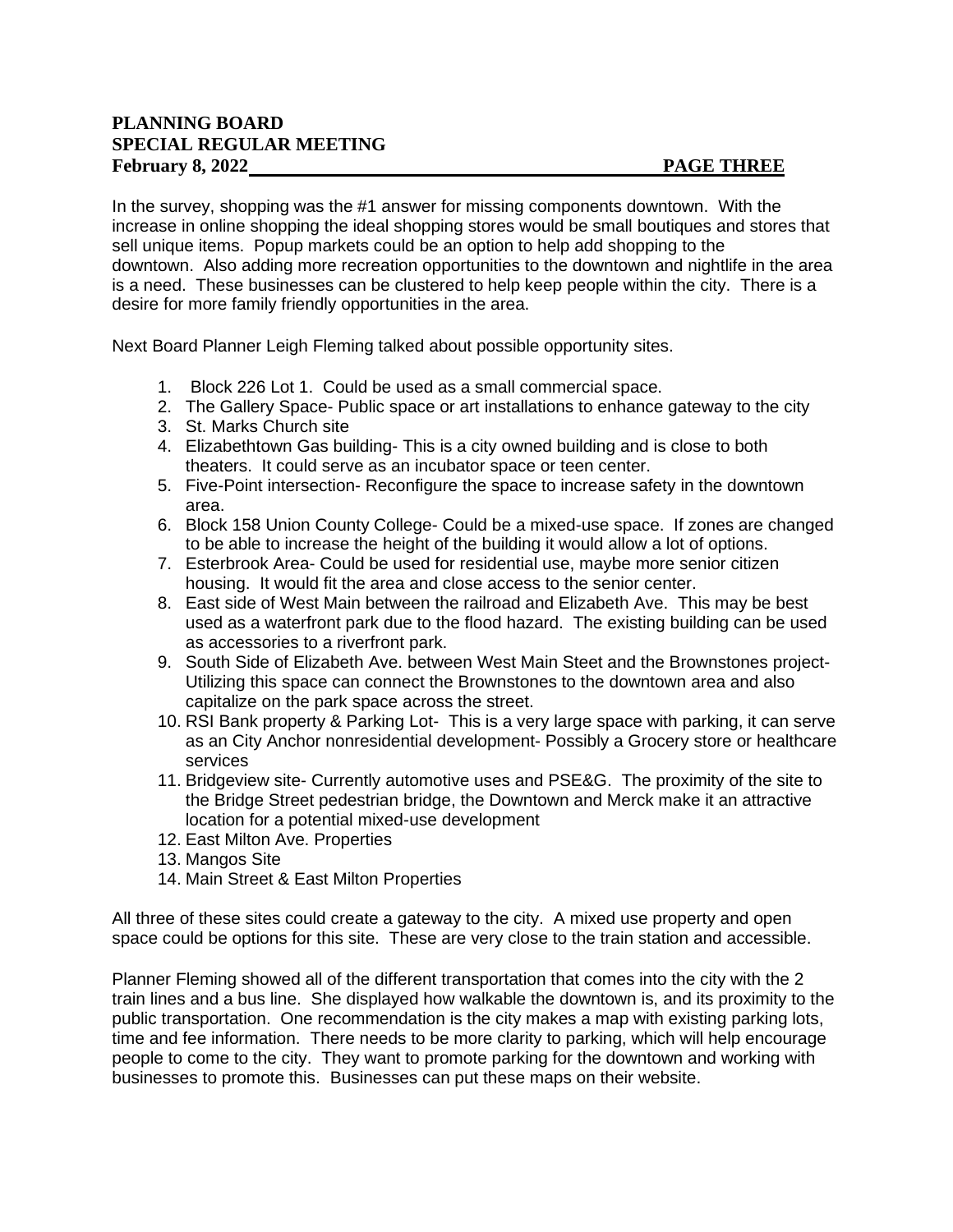### **PLANNING BOARD SPECIAL REGULAR MEETING** February 8, 2022 **PAGE FOUR**

Ms. Fleming also discussed all of the advantages of promoting bike use in the city. They also believe that it would be a good feature to add bike lanes and paths to the city. Bikes will take up less space than parking cars, and help the green sustainability of the city to cut carbon.

The next discussion was regarding streetscapes, gateways and wayfinding. This helps visitors identify where they are, and by really highlighting the gateways to downtown. There can be signage that aides walking pedestrians find their way around the city and directs them to different sites. Having this for when people get off the train would be beneficial. It was also discussed having more defined downtown area, this way people realize when they have entered the downtown area of Rahway. Things like uniformed sidewalk designs, street trees, and trash cans can be used to accomplish this. Ms. Fleming recommends having a consistent and uniform look to the street scape to create continuity. The Planner recommends the city create a set of design standards for all buildings and sites to be incorporated in all plans.

Parks and open spaces. There should be a focus on making the public spaces more welcoming. There were also 4 properties identified that can add some public spaces.

Sustainability/ resiliency and infrastructure. The city should encourage green buildings, or at least adding green elements to the buildings. Rooftop gardens and green roofs could be an example of possible additions to structures. Also, there is an opportunity to improve the aesthetics of the train trestle. This is somewhat difficult because the city would have to work with Amtrak on this. However, just adding art and lighting underneath can help improve the look and feeling.

The city should continue to build upon the arts and cultures. There should be more wayfinding that fits all users.

Next Board Planner Fleming recommended changes to Land Use and Zoning:

Central Business District-

• Reevaluate uses permitted. Personal service uses are not permitted within 1000 ft of each other. She recommends to lift this restriction and a restriction that does not allow personal services on the ground floor of building space. With the decrease in retail and the increase in personal services this will allow the city to utilize more storefronts and help prevent empty store fronts. Also allowing personal services on the ground floor of building space will create more opportunities for these businesses.

Board Planner Fleming also believes that changing the following previously non permitted uses to permitted will help attract more business and people to the city.

- Liquor stores- Currently only permitted in 1 small area.
- Tattoo parlors- Currently are not permitted in the downtown.
- Thrift stores and consignment shops
- Health spas
- Amendment and accessory use requirements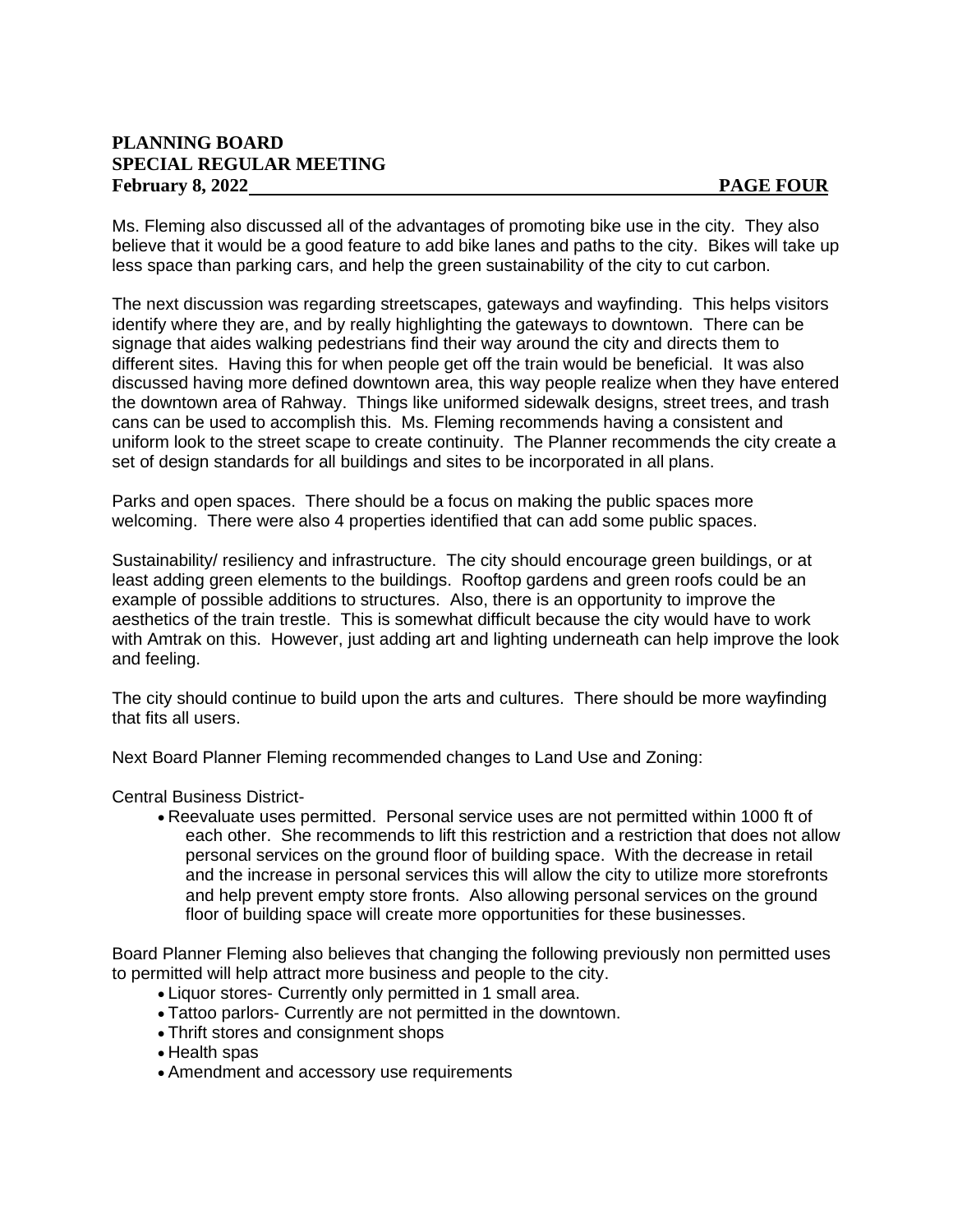#### **PLANNING BOARD SPECIAL REGULAR MEETING** February 8, 2022 **PAGE FIVE**

All of these uses could be beneficial to attracting more businesses and people to the downtown area.

Another Ordinance that can be changed are the parking requirements. Currently there are Residential requirements that require 1.25 parking spaces per residential unit and 1 space provided on site. The city can require all parking spaces be provided onsite, or increasing to 1.5 spaces in order to create more parking availability downtown.

For Commercial parking, it is recommended that the city eliminate parking requirements for commercial uses or expansions under a certain threshold. It is also recommended to make a specific parking standard for the downtown area. It is important that the same parking standards for commercial use in the downtown area differ from the other areas of Rahway that have more space. Currently the ordinance applies to the entire city.

Fleming advised to revise the change of use ordinance so businesses will not have to go before the planning board if the use is permitted in the zone. This will help promote business downtown and speed up the process.

Design standards- Architectural standards are currently recommended, but not required. They should be required. If the city would like to have regulation for facade material it could be implemented as an ordinance to have a uniformed look to buildings.

Planner Fleming opened the meeting to questions from the board members.

Commissioner Shipley asked about page 91 of the plan. He spoke about potential partnerships with the city. He would like to add the historical community to the plan. There is a lot of history in the downtown which makes Rahway unique. He believes that there should be input and consultation with the historical group.

Commissioner Robinson believes that would be a very beneficial partnership. He also recommended partnering with the Rahway River Watershed Association, who does a lot with the river in the downtown area.

Karl Kemm suggested the Rahway River Watershed Association should also partner with the city regarding this. It is spotlighted on page 50 of the plan. They should be listed as a potential partner.

Leigh Fleming is concerned about leaving any associations out. She will add environmental groups including the Rahway River Watershed Association.

Mr. Shipley gave an example of work being done on the Irving Street Bridge. He believes the design of the new bridge should be designed with historical interest.

Karl Kemm will add both of these recommendations to the resolution.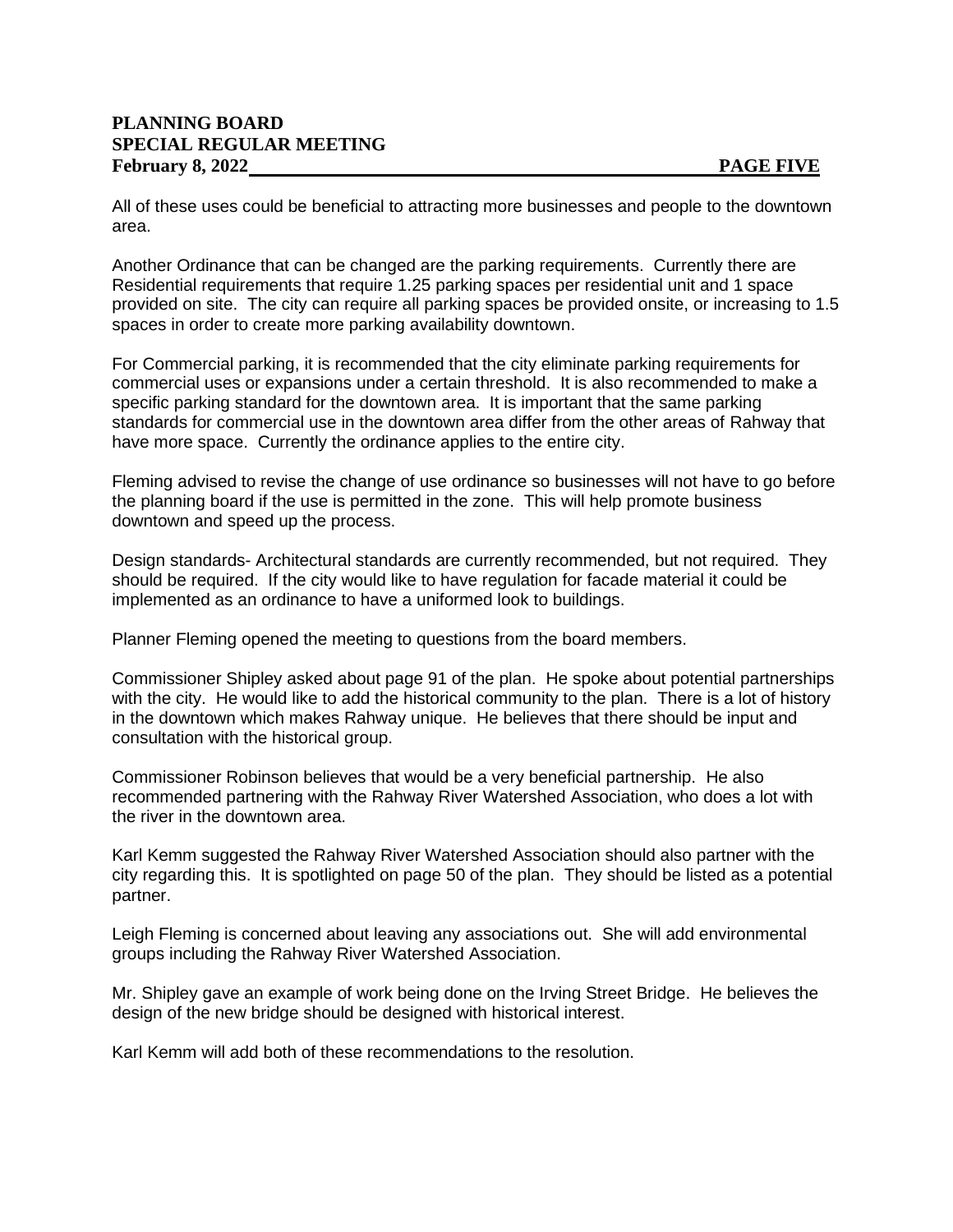#### **PLANNING BOARD SPECIAL REGULAR MEETING** February 8, 2022 **PAGE SIX**

Commissioner Brown addressed the board about his concerns with the plan. He stated that there was a lot about the commuter traffic and losing individuals downtown during the daytime. Commissioner Brown believes the city is trying to do too much and adding too much at one time, and should instead focus on 1 or things. He also wanted to know what kind of demographics the city is trying to cater to. He does not like the idea of tattoo shops in the downtown area. Rahway already has a tattoo shop, and he doesn't think there is a need for more downtown.

Planner Fleming discussed how this is an overall vision with a diversity of uses being promoted. Multiple use types will help the city be more resilient to market changes. All of the components of this plan interconnect. Everything in the document does not need to be done at one time. A lot of these are recommendations of ideas and opportunities that may be available in time.

Karl Kemm commented that if the plan is adopted there will still be another level of detail and ordinances added by the City Council. This plan allows them flexibility to put more detail into the ordinances and vision for the downtown.

Vice Chairman Hering commented that this is an overall footprint so the city can start allowing and working on different ideas. He believes it needs to be voted in so the City Council can work on improving the downtown. He stated that, we the Planning Board will make the footprint that can be followed up on.

Commissioner Miles had the same thoughts as Commissioner Brown. He is alarmed about certain types of businesses being added to the downtown. He also wanted to know if there could there be a shuttle service added for the downtown. He knows it was mentioned for the school to teen center, but was curious if this could be expanded.

Fleming said shuttles are usually not operated by ordinance. There may be an opportunity to explore shuttle services for other groups.

Chairman Robinson will be presenting this plan to the environmental commission. He believes they will be pleased that there is a lot in the plan regarding access to the waterfront, adding trees, parks, open spaces.

The meeting was opened to the public 8:35.

Jennifer Treuppa-Cocuzza, lives on 273 Orchard Street. She believes there is too much being implemented which can create chaos. She likes the old Rahway, when there were more shops and shoe stores. She would like to see Rahway like this again. She thinks there may be too much too soon with this plan.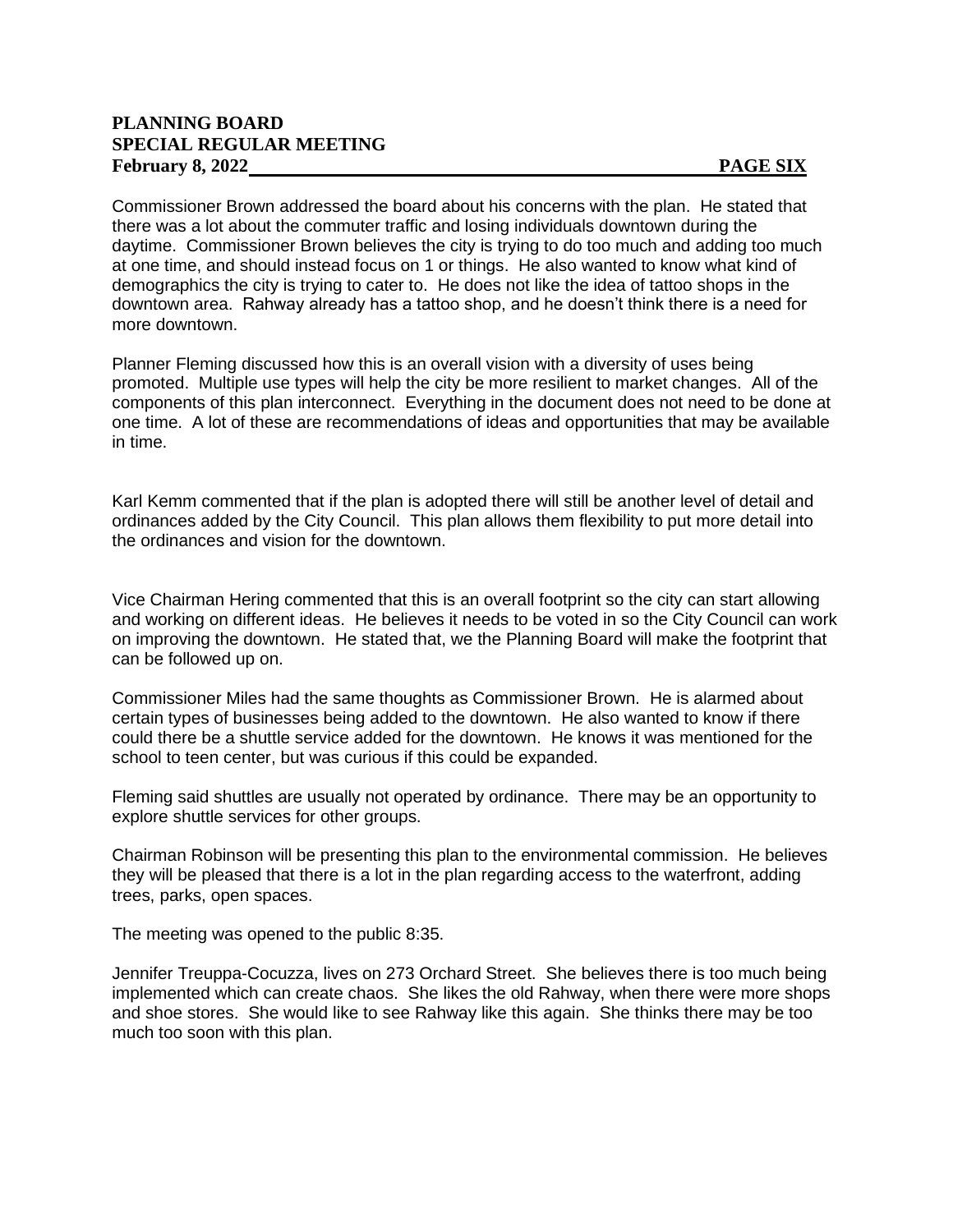#### **PLANNING BOARD SPECIAL REGULAR MEETING** February 8, 2022 **PAGE SEVEN**

Marlene Hamm, 286 West Inman Ave.- 7 year resident. She believes it is a package just to add more buildings downtown. A lot of talk about the arts district. The plan doesn't focus on what is needed or prioritized. She stated UPAC and Hamilton Stage are currently uninhabitable because of the flooding. There is currently a bridge out because of hurricane ida. She thinks the gallery space needs infrastructure added to it at the current time. The infrastructure of the building is crumbling and the town is addressing other plans instead of fixing what is here. She doesn't want to spend more money downtown if there aren't going to be more people downtown. Flooding is a huge issue and there shouldn't be more development especially with the pandemic going on, she doesn't believe it will be utilized.

Karl Kemm, asked the members of the public to not to use the chat.

Annelise Soares, 427 Orchard Street had added to the chat that she would like there to be a project plan beforehand. After seeing the chat message, she was called on to speak. She agrees with Chris Brown, that there isn't a proper structure to how everything was presented. Believes there should be a priority list. The plan doesn't give an idea on small things. Believes there should be a more targeted approach to fix smaller things first.

Karl Kemm explained that this is just a plan. Any building or changes that will be made to the city will have to be presented before anything is actually done.

Ms. Fleming responded that she appreciates the comment. Explained that the master plans are enabling documents. This is for making steps to allow things to exist or not exist. The private market still exists. As projects come into the city, this allows the city to negotiate and work with the contractors, and will create more opportunities.

Ms. Fleming also commented the changes to the zoning are to allow more diverse and different types of businesses to come to Rahway.

Ms. Soares thought some of the examples were too specific and outdated.

Mr. Michael Smanko, 1015 Richard Blvd near the Rahway High School. He is a retired theatrical designer and an artist. Mr. Smanko has been part of Rahway in many planning phases since the 90's. Many of the things they were trying to do at that time are included in this plan. He wants to know how many live-work artist housing the city currently has. Would also like to know about the former Elizabethtown Gas land (Willows). How many artists live there. He thinks the city should prioritize what might be able to be done.

Leigh Fleming does not know how many live-work uses are currently in Rahway. The current Zoning uses in the city create a lot of issues to create more live work artist space. Through interviews and surveys she learned that a lot of the hours of operation and space sizes currently available are not conducive for some of the art spaces. She doesn't have specific numbers on this data though.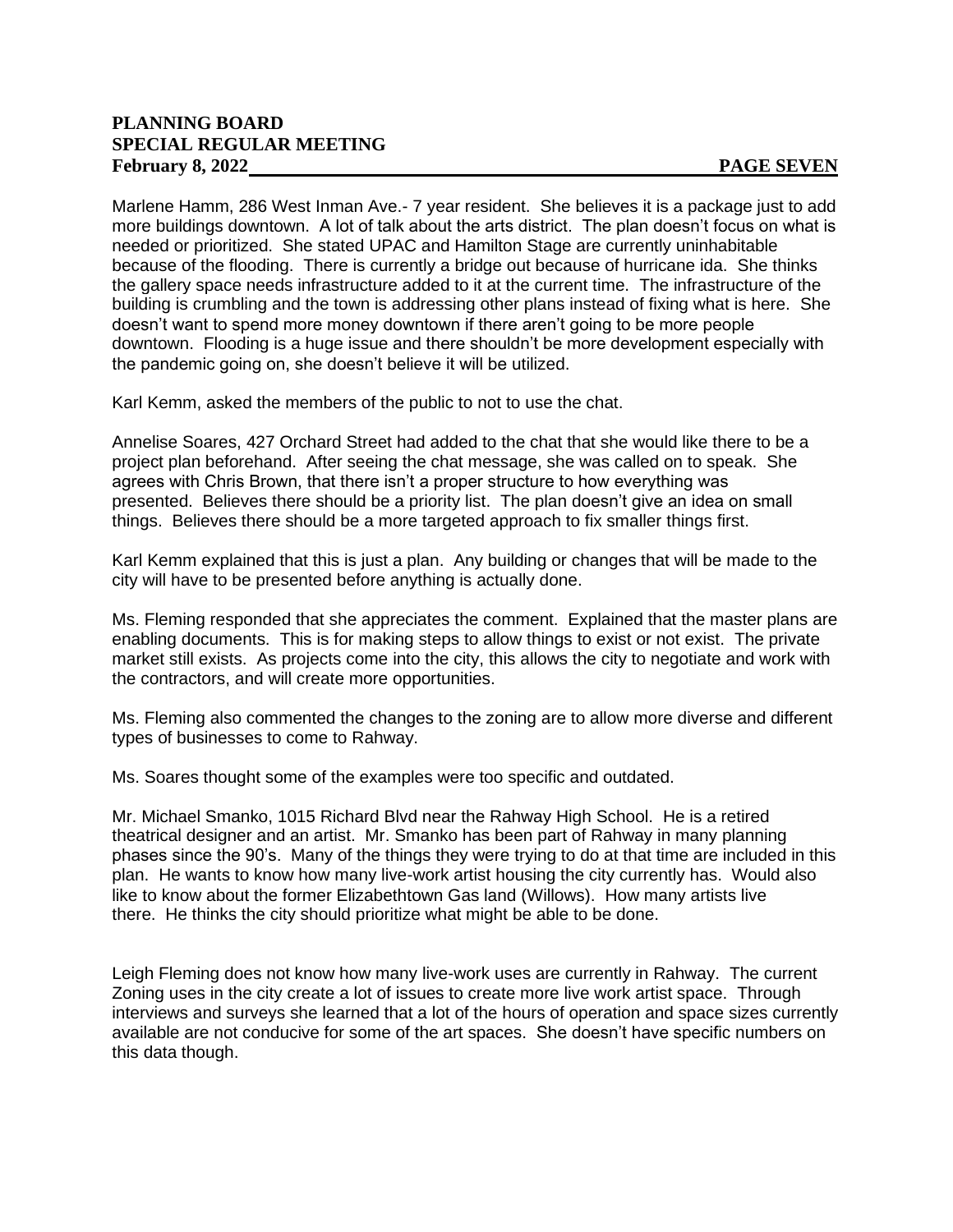#### **PLANNING BOARD SPECIAL REGULAR MEETING** February 8, 2022 **PAGE EIGHT**

He also had a question about the proposed roundabout at the five points intersection. He doesn't believe there is space for that without taking down the building, or relocating the historic horse trough.

Fleming stated there are limitations to what can be done at that intersection. It is recommended the city look at the intersection and see if there is a way to fix it. This is to be done with a traffic study.

Smanko also agrees with Commissioner Shipley's comments about the Irving Street Bridge. He thinks it should be restored properly and historically. Also stated that there was an art center at the old St. Marys space, and knows that people used to paint that area of town.

Shiloh Sonatore, believes there is a lot to be optimistic about in the plan. She works in downtown Rahway. Believes a lot of the plans are very promising for the downtown. Especially working on the train trestle. She doesn't think we should have the higher end boutique shops. Believes we should try to uplift the people who are already in the city. She stated that the Watt hotel sat empty for a long time, and it took a long time to see the turnaround. The plan should support and uplift the community already here. Thinks some of the community will be priced out of these amenities. She wants to uplift the town and make it better but help the people in town first.

Andrew Garcia Phillips, would not state address, believes there were 300 people in the public that responded to the survey. He does not believe the residents had proper access to the plans. Does not think public had access to the or input in making the plan. Would like more green spaces, and does not believe there is proper green space in the plan. He said there were not room for large open spaces, but there is space for a 12 story tower.

Leigh Fleming stated that the survey had 500 responses. She said that the plan was properly noticed and available to the public per the MLUL. She stated that in the plan there were many pocket parks. The City doesn't have larger swaths of land available downtown for larger parks. She stated that there may be other spaces that could be available for parks, this was just an example. The plan is recommending that buildings replace existing buildings because these are not the City's projects. She said it is very rare for developers to take existing buildings to make into parks. The plan is flexible and fluid because different properties will become available at different times.

Debbie Probas Pock, a resident for 57 years commented. She believes there are too many things in the plan. Thinks the bridge should be restored historically correct. She likes the history of the city, and does not want it taken down. She believes there is no room for bike lanes, and thinks it could be dangerous. She used to shop downtown on Cherry Street and bakeries downtown. Who is the plan to help prosper? She believes it is for outsiders and conglomerates. She would like to support mom and pop shops.

Jennifer Cocuzza, 1st speaker is a lifetimes resident. She was speaking about how great the downtown was. She would like to see the water issue and flooding addressed before the plan is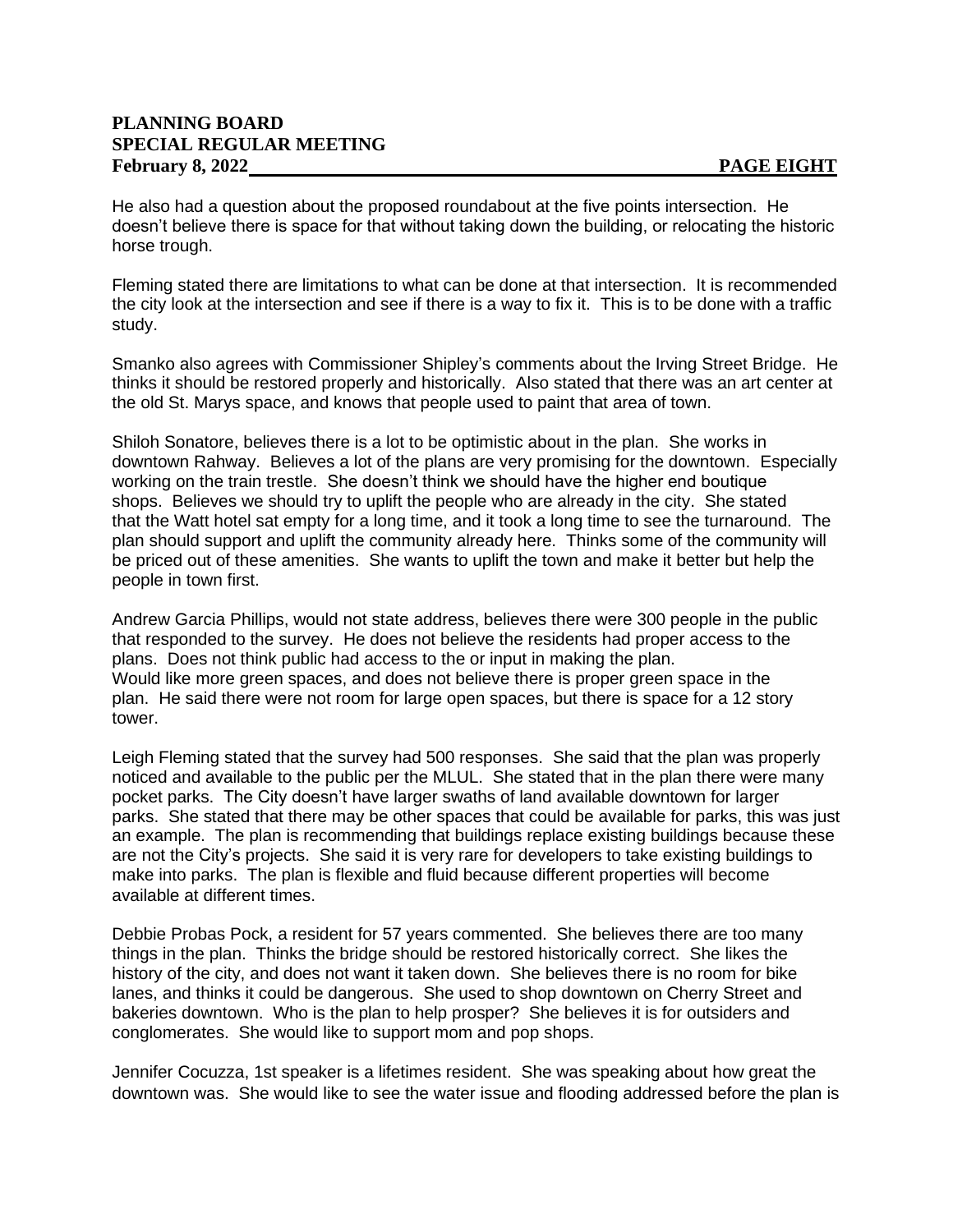put in place. She wants to see the infrastructure fixed, and the future generations grow up with what she did.

The public portion of the meeting was closed 9:20

Chairman Robinson asked if any commissioners had any more comments. If they would like to vote or hold off.

Vice Chairman Hering commented that he is a lifetime resident and listened to everyone. He thinks everything that needed to be addresses was and we need to move forward and turn it over to city council.

Karl Kemm explained that the public will be able to comment at the city council meeting. He is adding language to the resolution to change the list of potential partners (community groups) to add community groups and historical societies and environmental groups including the Rahway River Watershed Association, and allow for other community groups that are interested in being included.

Vice Chairman Hering said there will be more chances to help shape the specifics and alter what can be done with the downtown strategic plan moving forward. He believes it will be beneficial to Rahway to be able to change some of the ordinances in a positive way.

Vice Chairman Hering made motion to adopt the Rahway Downtown Strategic Plan into the Master Plan.

Mr. Hering asked Attorney Karl Kemm if the motion should be to vote and memorialize the application at the same time.

Attorney Kemm advised that it would be held as 2 separate votes if the board does decide to adopt the amendment.

Commissioner Miles wanted to add that his vision of Rahway growing up on Essex Street is seeing a burnt out diner and liquor stores. He thinks this Downtown Strategic Plan is a change that is taking place and ultimately moving Rahway forward. It is a living document and will change as we move forward.

Chairman Robinson added that this is just a plan. Any parts that will be implemented, there will be opportunities for public input. This is not something that is just put into place.